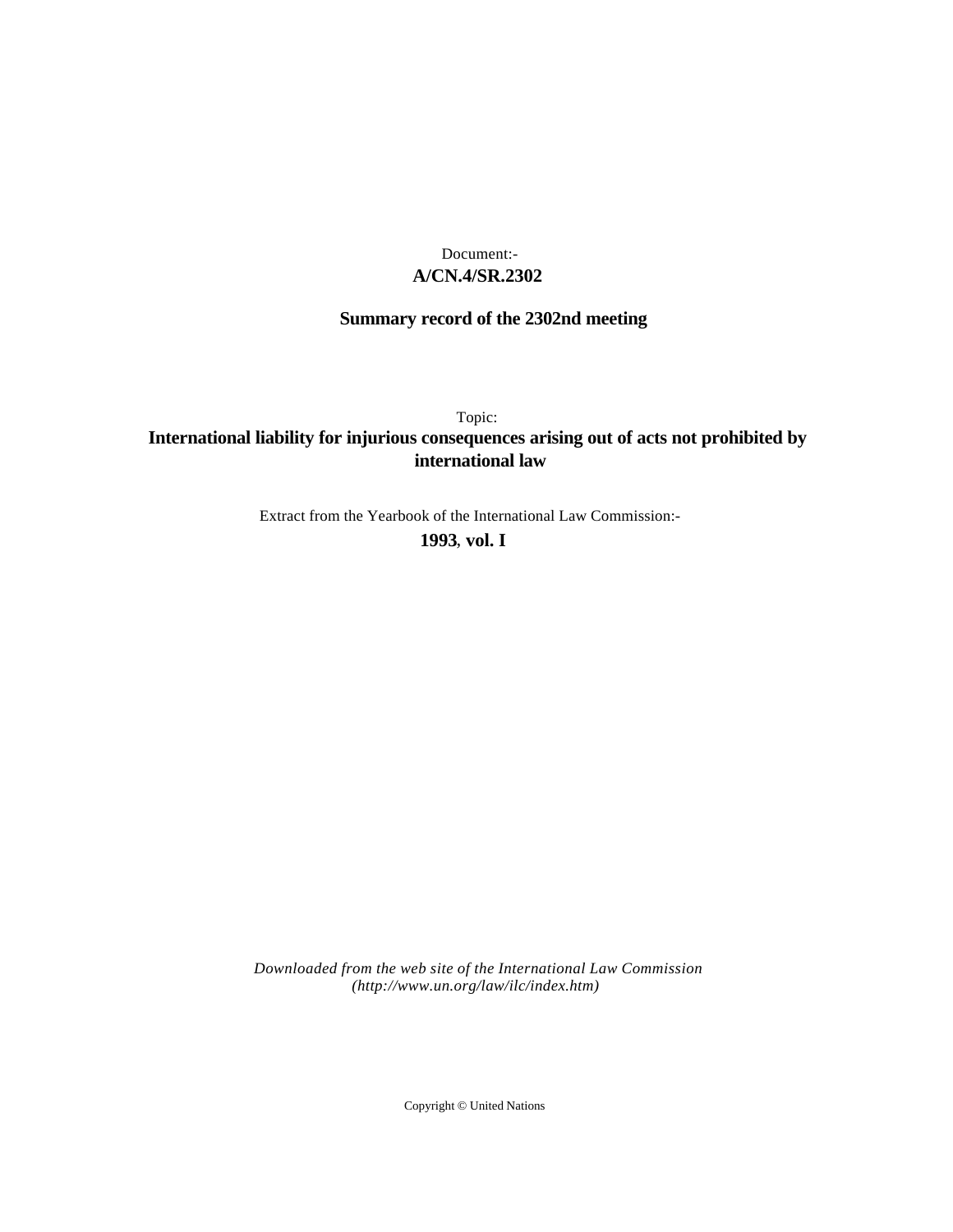## **2302nd MEETING**

*Tuesday, 1 June 1993, at 10.20 a.m.*

#### *Chairman:* Mr. Gudmundur EIRIKSSON

*Present:* Mr. Arangio-Ruiz, Mr. Barboza, Mr. Bennouna, Mr. Bowett, Mr. Calero Rodrigues, Mr. Crawford, Mr. de Saram, Mr. Fomba, Mr. Giiney, Mr. Kabatsi, Mr. Koroma, Mr. Kusuma-Atmadja, Mr. Mahiou, Mr. Mikulka, Mr. Pambou-Tchivounda, Mr. Pellet, Mr. Sreenivasa Rao, Mr. Razafindralambo, Mr. Rosenstock, Mr. Shi, Mr. Thiam, Mr. Tomuschat, Mr. Vereshchetin, Mr. Villagrán Kramer, Mr. Yankov.

## **International liability for injurious consequences arising out of acts not prohibited by international law** *(continued)\** **(A/CN.4/446, sect. D, A/CN.4/ 450,<sup>1</sup> A/CN.4/L.487)**

#### [Agenda item 5]

NINTH REPORT OF THE SPECIAL RAPPORTEUR *{continued)*

1. Mr. PELLET welcomed the fact that the Special Rapporteur had, on the whole, convincingly carried out his assigned task of submitting a report on prevention, but regretted that he had not taken that logic to its ultimate conclusion. Prevention was not, of course, the whole of the topic, but it was the topic's most firmly established part. States that conducted or authorized activities likely to cause harm in the territory of other States or in international areas were bound by an obligation of prevention, which consisted in doing everything in their power to prevent such harm from occurring or, if it did occur, to minimize the harmful effects. Such was the positive law, as already reflected in a relatively large body of case-law, starting with the arbitral award in the *Trail Smelter* case.<sup>2</sup> On the other hand, it did not seem possible to say that States had an obligation of reparation in the event of harm or that the time was ripe to develop the law in that direction. In his ninth report (A/CN.4/450), however, the Special Rapporteur did not entirely take account of that distinction between prevention and reparation; on several occasions, particularly in the Introduction and in draft articles 14 and 20 *bis,* he came back to the idea of prevention *ex post facto.* Perhaps that idea should not be ruled out altogether, but, in any event articles dealing with prevention *ex post* would have to be separate from those dealing with prevention *ex ante,* which was the only genuine prevention. In that connection, he was surprised by the reaction of the members of the Commission who, following the introduction of the ninth report, had said they regretted that the document dealt only with the prevention of activities involving risk, since prevention of an activity not involving

risk a priori was not warranted and, if harm had already occurred, the problem was one of reparation or mitigation of harm rather than one of prevention.

2. He did not agree with Mr. Bennouna's view that "acts not prohibited by international law" did not mean "lawful acts".<sup>3</sup> The principle of national sovereignty entailed a presumption of lawfulness of acts performed by the State on its territory. Accepting Mr. Bennouna's view would also mean transferring the problem from the topic under consideration to the topic of State responsibility.

3. In that connection, he thought it would be useful to recall the two different meanings of the word *responsabilite.* In the sense of "responsibility", it referred to the mechanism that could lead to reparation, but, in the sense of "liability", it meant being liable for a person, a thing or a situation. In the case of activities conducted in the territory of a State, a distinction had therefore to be drawn between, on the one hand, unlawful activities for which States were responsible within the first meaning of the term and which came under the draft articles on State responsibility<sup>4</sup> and, on the other hand, activities which were not prohibited, and therefore not unlawful a priori, for which States were also "liable" within the second meaning of the term, the first consequence of such liability being the obligation to prevent transboundary harm. The statement made in the Introduction of the ninth report that prevention did not form part of liability was thus very much open to discussion. Quite to the contrary, prevention was at the very heart of liability and it was because the State was liable for activities conducted in its territory that it had the legal obligation to prevent the transboundary harm that might result from them. That principle was so important that it might be worthwhile stating it formally at the beginning of the articles while stating it formally at the beginning of the articles<br>on prevention. Article 8 of the draft<sup>5</sup> did, of course, set forth an obligation of prevention, but without linking that obligation to *responsabilite* in the sense of "liability".

4. It was generally regrettable that, in his ninth report, the Special Rapporteur, had simply reproduced the technical draft articles he had submitted in 1992 without providing an overall picture of the obligation of prevention, although he quite rightly recalled that several provisions contained in his earlier reports under the headings ' 'General Provisions" and "Principles" were also relevant to issues of prevention.<sup>6</sup> If the Special Rapporteur had extracted the necessary elements from those provisions, he could have submitted a homogeneous whole on prevention that could have formed the first part of the draft articles, possibly to be followed by further parts on reparation and on the settlement of disputes. His own conclusion was thus that most of the draft articles submitted by the Special Rapporteur should be referred to the Drafting Committee, although he hoped that the Drafting Committee would consider those draft articles and the elements of earlier draft texts referred to it with a

<sup>\*</sup> Resumed from the 2300th meeting.

<sup>1</sup> Reproduced in *Yearbook... 1993,* vol. II (Part One).

<sup>2</sup> United Nations, *Reports of International Arbitral Awards,* vol. Ill (Sales No. 1949.V.2), pp. 1905 *et seq.*

<sup>3</sup> See *Yearbook... 1992,* vol. I, 2271st meeting, para. 18.

<sup>4</sup> For a historical account of the draft articles on State responsibility, see *Yearbook... 1991,* vol. II (Part Two), paras. 302-307.

<sup>5</sup> For the texts of the draft articles, see *Yearbook... 1990,* vol. II (Part One), pp. 105-109, document A/CN.4/428 and Add. 1, annex.

<sup>6</sup> Document ILC/(XLV)/None No.4, of 21 May 1993.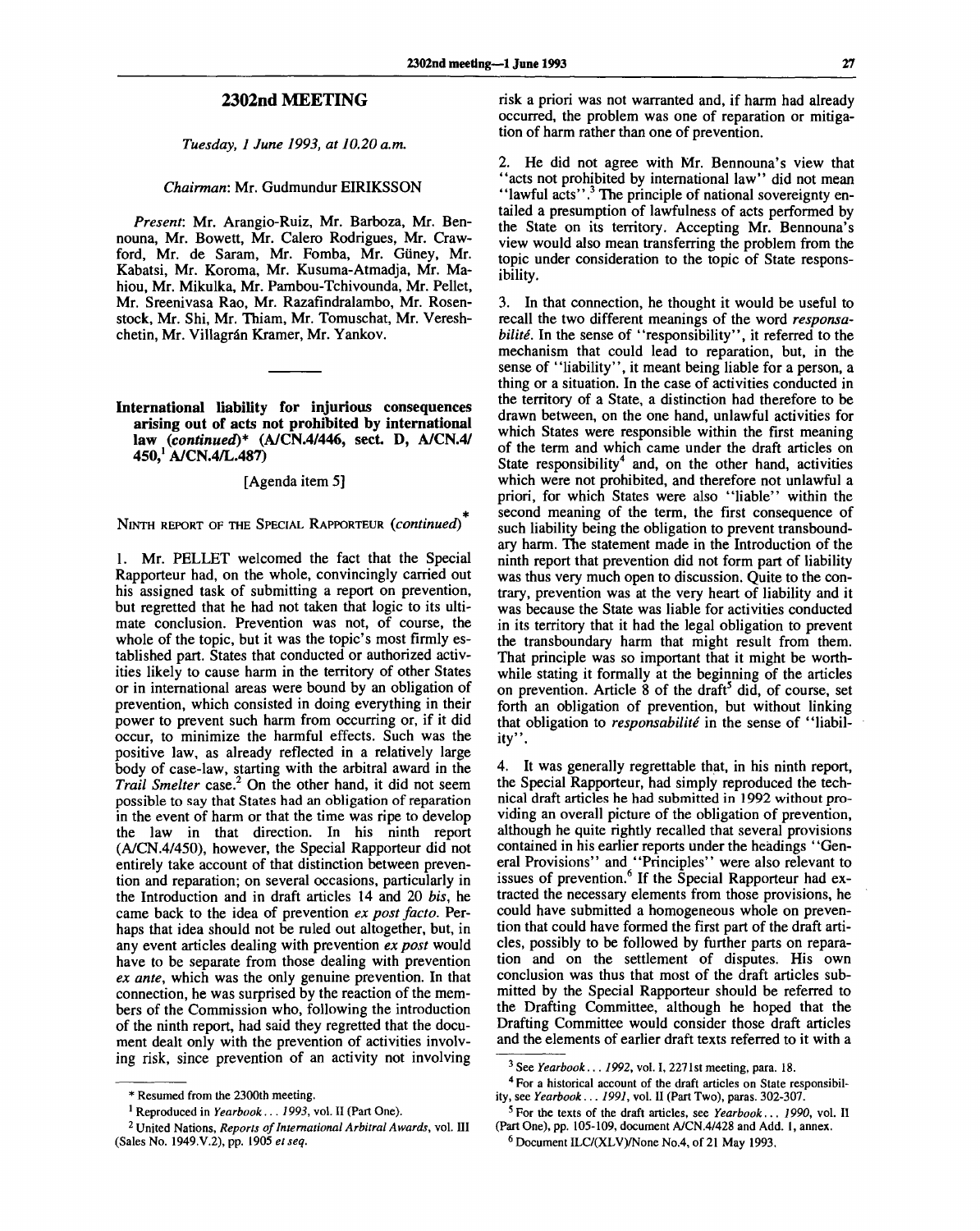view to preparing a full and consistent set of draft articles on prevention.

5. Articles 11 to 14 were an improvement over article I of the annex, which derived from the former article  $16<sup>7</sup>$ dealing in a single provision with the separate problems of authorization, conditions for authorization and assessment. There was still the question of the order in which those problems should be tackled, since the authorization to conduct activities involving risk could be given only after the assessment of the risks, if possible in cooperation with the other States concerned. It would therefore not be desirable for the article on authorization to come first.

6. With regard to article 12, he proposed that the words "order an assessment to be undertaken" should be replaced by the words "undertake an assessment", since the prevention of major risks was part of the prerogatives and responsibilities of the State.

7. It was at that stage, in other words, when assessing transboundary effects and before the authorization was given, that it would be logical for the State having liability to enter into consultation with the other States concerned ("concerned" rather than "affected", since the activities in question involved risk), as provided for in article 15 in the form of the obligation to notify and inform. In connection with that article, he continued to be sceptical about the possibility of imposing any obligation at all on "an international organization with competence in that area" and even about whether such organizations should be referred to, except where, like the International Seabed Authority, IMO or ICAO, they dealt with areas outside the jurisdiction of States. He also had some reservations about article 15, subparagraph *(d),* because it was up to each State to decide who should be informed and how.

8. In his view, article 18 on prior consultation was unbalanced. On that point, the Special Rapporteur had implicitly been working on the basis of a presumption of wrongfulness, whereas the State of origin was liable for an activity not prohibited by law and its decisions therefore had to be presumed to be lawful. Requiring "mutually acceptable solutions" was thus going much too far. The State of origin naturally had to listen to what the other States had to say, but it alone had to take the final decision, possibly taking account of the "factors involved in a balance of interests" referred to in article 20. Only the principle of taking account of the interests of other States and of the international community should be included in the draft and a non-exhaustive list of those factors should be included in the commentary.

9. In his view, the problem of presumption was fundamental because the State hypothetically had the right to conduct or authorize the activities in question, but, since there was also hypothetically a risk of transboundary harm, that right had to be exercised with circumspection and caution and the vigilance of the State had to be exercised both before the authorization was granted and afterwards, when the operator began and continued his activities. He was therefore inclined, although he realized that what was involved was the progressive development of the law, to make provision for States not to

10. Having consulted, informed in good faith, assessed and imposed the necessary preventive measures, including insurance, the State should be able to authorize the activity without the potentially affected States being able to prevent it from doing so, contrary to what article 18 implicitly provided. The point was not to find mutually acceptable solutions, but to authorize the conduct of a lawful activity with a "lesser risk". It would be logical, however, that States which had not been consulted should be given the right to express their point of view in the spirit of what was provided in article 19 (Rights of the State presumed to be affected), but subject to two reservations. First, that was not a right of the State "presumed to be affected", but of the State "likely to be affected". Secondly, the text proposed by the Special Rapporteur should be redrafted in such a way as to distinguish between risk, which, in the context, it was legitimate to take into consideration, and harm, which was not within the scope of prevention. In his view, there was no need to go any further, in particular as far as the settlement of disputes was concerned. All obligations of prevention linked to "liability" were, in fact, firm obligations which the State had to fulfil, account being taken of the circumstances, existing technology and the means available to it; if it did not fulfil those obligations, it would be responsible, but within the framework of the topic of State responsibility.

11. To sum up, while appreciating the efforts made by the Special Rapporteur to focus his report on prevention, he considered that the structure of the draft articles should be seriously reviewed. The draft should first enunciate some principles, starting with the obligation of prevention linked to liability as a result of the risks involved in the activities envisaged. That would mean putting together article 3, paragraph 1, articles 6 and 8 and including the provisions of article 2, subparagraphs *(a)* and  $(b)$ , already referred to the Drafting Committee,<sup>8</sup> in that part of the draft. It might also be necessary to include an article in the general part on risks to areas not under the national jurisdiction of States ("global commons").

12. The principles would be followed by modalities, classified under six separate headings: *(a)* notification, information and the limits thereto; *(b)* assessment, taking account of the views of other potentially affected States—and, possibly, international organizations—and of the balance of interests; (c) authorization, which would be made contingent on insurance effectively covering risks; *(d)* the maintenance of the obligation of vigilance after the start of activities and the question of activities already in progress at the time of the adoption of the future convention; *(e)* the possible grouping of all provisions relating to the cessation and limitation of harm, which could be described as prevention *ex post;* and *if)* the explicit statement of another basic general principle, namely, that, if the State in whose territory the activity involving risk took place did not fulfil its obligations of prevention, its liability for failure to do so would be incurred. That principle would spell out what was

encourage, as provided in article 14 (Performance of activities), but to require the use of insurance.

<sup>&</sup>lt;sup>7</sup> See footnote 5 above.

<sup>8</sup> See 2300th meeting, footnote 18.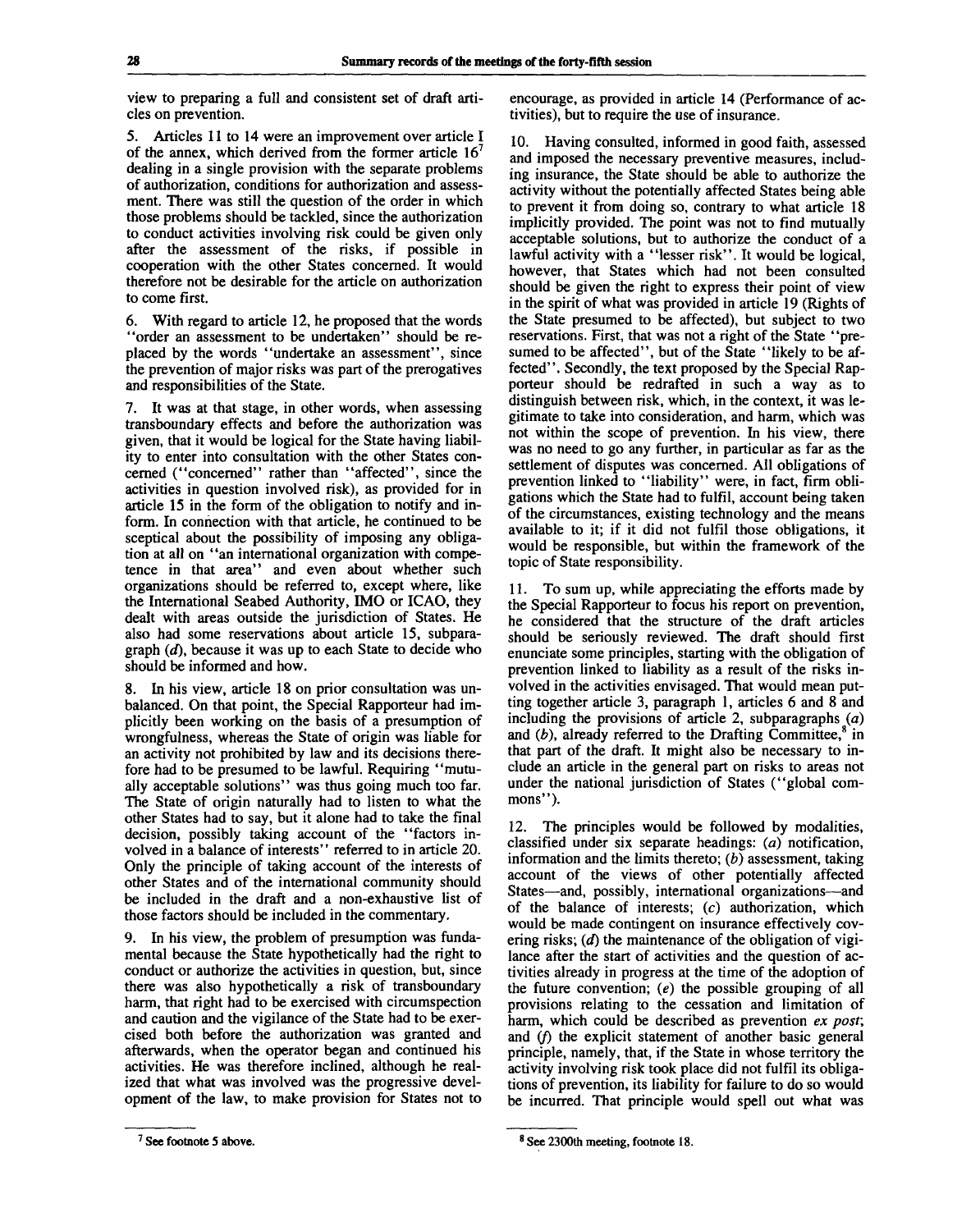already stated rather esoterically in article 5, which had been referred to the Drafting Committee.<sup>9</sup>

13. Subject to a basic difference of opinion on the presumption of lawfulness, he agreed with the request made by the Special Rapporteur in the Introduction of his report that the full set of articles 1 to 20 *bis* should be considered by the Drafting Committee at the current session, but only from the viewpoint of the prevention of risk.

14. Mr. PAMBOU-TCHIVOUNDA said that the ninth report of the Special Rapporteur was a turning-point in the Commission's work from the point of view of both substance and method. As to substance, the priority given to prevention should make it possible to define the framework of a system for engaging the liability of States and thus break the grip of presumption, which was based on the fact that the activities involving risk took place in their territory. As to method, the Special Rapporteur had acted pragmatically in rearranging the place of the concept of prevention in the draft. Abandoning the idea of treating the subject in an annex, he had decided to make prevention a general principle of law, which he had then developed by indicating several of the conditions for its application. The ninth report thus mapped out the contours of a coherent legal regime which the Drafting Committee might be requested to consider, its task being not only to revise, but to reformulate the proposed draft articles in order to improve on some of their structural and material shortcomings.

15. With regard to the structural weaknesses, he said that articles 10 to 20 *bis* did not reflect the disparities of development and industrialization between the States subject to the principle of prevention. The developing countries, where all industrial activity, even rudimentary, was by definition an activity involving risk, had neither the industrial infrastructure nor the legislative or administrative apparatus to respond in the same way as the developed countries to the need to implement the primary rules being proposed. As conceived in the proposed draft articles, the principle of prevention did not take account of the situation of those countries with regard to access to industrial technology; and the resulting undifferentiated implementation of primary rules might give rise to a new type of condition being posed for the transfer of technology that might well make the developing countries increasingly hesitant about acceding to the system advocated within the framework of the United Nations. The Commission must bear those facts in mind by including special provisions for the developing countries while not compromising the universality of the proposed system. The Special Rapporteur was not indifferent to those concerns, as he had shown in his report, and he proposed to include the text he had envisaged on that subject in that part of the articles dealing with the "principles which guide the application of all the specific rules". In his own view, one or more modulating criteria should be defined at the stage of the general principles; such criteria would prove their full usefulness during the drafting of specific rules. That was a shortcoming in the very conception of the subject which there was still time to remedy.

16. The other structural problem in the ninth report had to do with the order of the draft articles. The provisions on "Preventive measures" (arts. 11 to 14), "Notification and information" (arts. 15 and 16) and "Consultations on a regime" (art. 18) all pursued the same goal: to explain the principle of prevention. On the other hand, the provision entitled "National security and industrial secrets" (art. 17) set a limit on the scope of the general principle of prevention. As the Special Rapporteur had stressed with reference to the participation of the affected State, however, impact assessment, notification, information and consultation were closely linked. The unexpected insertion of an exception in the middle of the rule was thus out of place. Simply rearranging the provisions would restore the unity of the principle, not for the sake of pure form, but to make the discussion more coherent.

17. As to the material weaknesses of the ninth report, there was, first of all, the serious distortion of the regime that would be brought about by the dual privilege provision based on reasons of national security and industrial secrets. The exception contained in article 17 was not without value, but, apart from the fact that it heightened inequality between States, it might well defeat the purpose and scope of the obligation to cooperate in good faith. In particular, it might suppress any inclination to exercise the right of initiative that article 19 recognized for the State likely to be affected by giving the State of origin a discretionary power not only for the information to be transmitted, but even for the decision whether or not to transmit it. That extravagant monopoly must be corrected to ensure the balance of interests at play, as well as a certain realism, given the existence of remote sensing devices whose use was likely to make the exception clause illusory.

18. The other material problem to which he drew the Commission's attention related to the autonomy of the regime that the Commission was in the process of devising. Defining the primary rules that derived from the obligation of prevention for activities involving risk was to some extent tantamount to subjecting those activities to international law, through the intermediary of States. Non-compliance with the obligation of prevention would then constitute an internationally wrongful act within the meaning of the ordinary law of international responsibility and the affected State would merely be exercising its right under settled case-law to ensure that international law and, in particular, general international law was being respected to its advantage. But how was a distinction then to be made between the ordinary law of international responsibility for an internationally wrongful act and the special law of international liability for activities involving risk allegedly not prohibited by international law? The Commission would have to answer that question some day.

19. Mr. BENNOUNA recalled that the Commission had decided to draft a set of articles not on liability in the strict sense of the term, but on prevention and on ways of repairing harm, with priority being given to prevention. It was with that in mind that the Commission had requested the Special Rapporteur to submit, at the current stage, draft articles in respect of activities having a risk of causing transboundary harm. In his view, that decision raised two questions. The first was that of the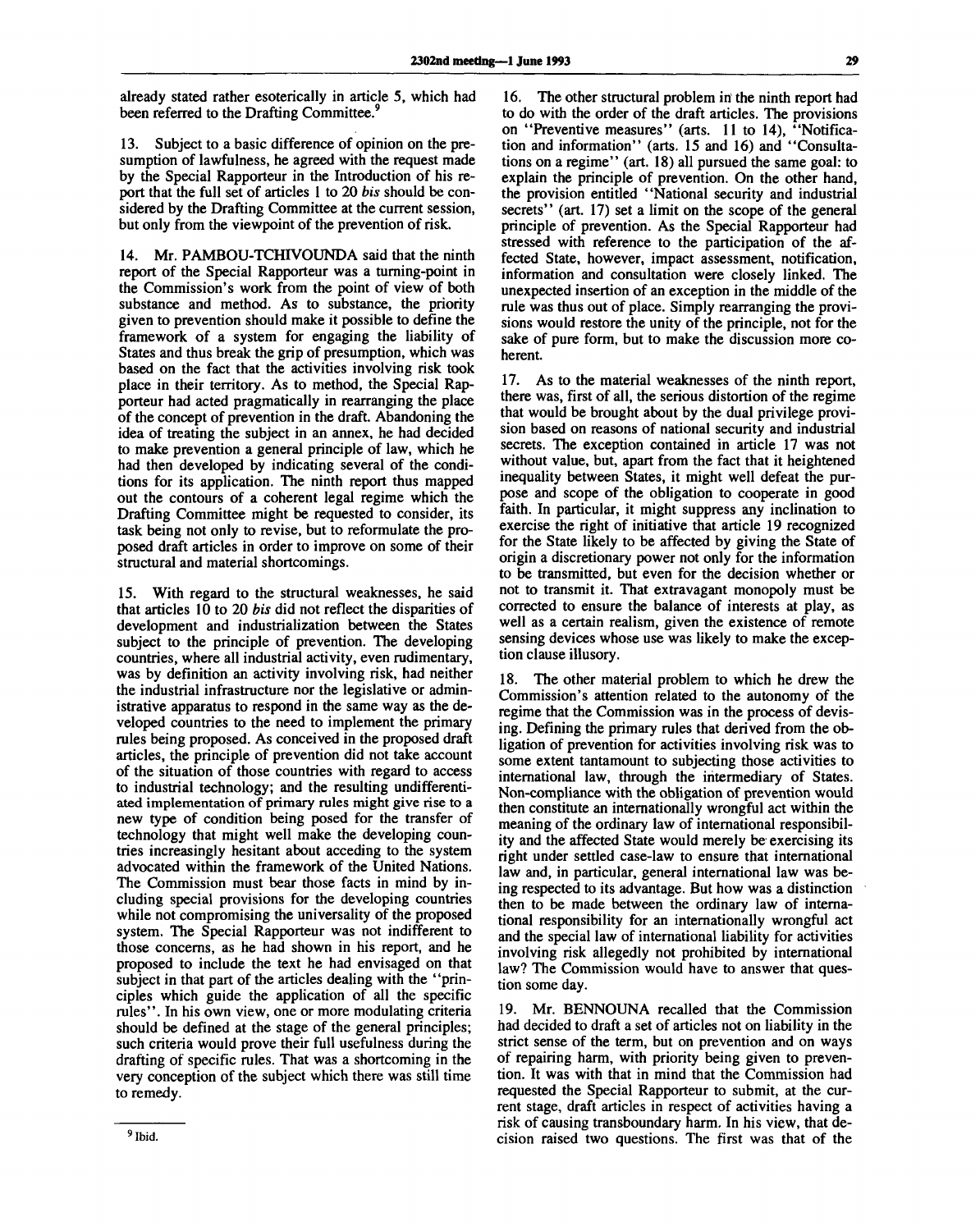definition of prevention and, on that point, he agreed to a large extent with Mr. Pellet. The second related to the difference between activities involving risk and activities with harmful effects: although the Special Rapporteur had drawn subtle distinctions between the two, the difference was perhaps not as clear as it might seem.

It had been decided that the Commission would come back to the title at the end of its work on the topic and it would in fact be better to focus at present on the basic problem of obligations and liability incurred for State activities with transboundary effects. It was time to sever the umbilical cord connecting the topic under consideration and that of State responsibility.

21. The topic hinged on legal obligations arising out of the conduct of an activity that had transboundary effects and that automatically brought into play the rights of the operators involved and the limits of those rights. It was necessary to determine the legal source of those obligations, which might not be a particular source, but might derive from various forms of lawmaking, such as treaties, custom and principles. If that was not possible, the activity and the conduct of the State had to be defined by reference to the international public order because it was that which conferred the status of subject of law and governed peaceful relations between States. The Commission might therefore attempt to fill the legal vacuum, a kind of "natural state of things" in which the relation of power is in no way mediatized by the law. Article 6 The law:  $\lambda$  and the limits thereto)<sup>10</sup> established (Freedom of action and the limits thereto)<sup>10</sup> established that link with the international public order, a consequence of the principle of the sovereign equality of States, which was violated if one State caused another State to incur a risk.

22. The Commission thus had to formulate residual rules applicable to the consequences of the activity of the State which arose independently of its will and, indeed, of any expression of *opinio juris.* In that sense, it was the activity that gave rise to the obligations whose purpose was to preserve the sovereign equality of States. Those obligations must be established before the accomplished fact: that was the role of prevention, which was indispensable if the law was to perform its function of protecting and safeguarding its subjects. In sum, the Commission must, in its role of codifying international law, produce a legal framework into which activities involving risk could be fitted and which would give States and the courts the necessary points of reference. Governments must know that, when they acted within their borders, they were also assuming international obligations and responsibilities.

23. The draft articles should therefore be as general as possible so as not to distort the obligation of prevention through legalistic or excessive procedures, which would not reflect the true situation. States did not expect a detailed and binding procedure, but the statement of general obligations on which they could draw in deciding on their relations in that regard.

24. Turning to the proposed articles, article 14 (Performance of activities), which was at the heart of the obligation of prevention, was acceptable on the whole. He agreed with Mr. Pellet's comments on the concept of prevention and pointed out that the text envisaged two types of prevention: prevention before damage occurred and prevention *ex post facto,* which the Special Rapporteur justified in the report by stating that it was that broad concept of prevention "with which most agreements on civil liability deal". What was involved, however, was not civil liability or a particular convention, but general obligations of prevention before harm occurred. The problem of prevention *ex post facto* related to liability in the strict sense, with the cessation of the activity, compensation for harm caused, and so forth; and that was another question which came under the second part of the topic, namely, corrective measures. As he was in favour of a restrictive concept of prevention, he urged the Drafting Committee and the Special Rapporteur to confine themselves to that concept and proposed that article 14 should be amended to read: "The State shall, through legislative, administrative or other measures, allow on its territory only the activities of operators who take all necessary measures, including the use of the best available technology, to minimize the risk of transboundary harm. It shall make the conduct of such activities subject to the use of insurance commensurate with the risk incurred".

25. Article 12 (Transboundary impact assessment) was unnecessary as it was for the State to decide how it should proceed. Clearly, a State would undertake an assessment, and even investigations, and would require a particular type of material before issuing or refusing its authorization, whether for pre-existing or new activities.

26. Article 15 (Notification and information) was not satisfactory. The State of origin did not have to notify the other States of the conclusions of its assessment; instead, it should inform them of the content of its legislation and the measures it had taken to ensure that the activities were consistent with that legislation. He also agreed with Mr. Pellet about the role of international organizations and about informing the public.

27. He agreed with article 16 (Exchange of information), and also with article 17 (National security and industrial secrets), which seemed to him to be standard, contrary to what Mr. Pambou-Tchivounda thought. He shared some of the views expressed by Mr. Pellet on article 18 (Prior consultation) and did not see why such consultation should take place before the activity was carried out. The activity of a State should not be subject to the intervention of another State. Consultation should take place following the exchange of information and did not necessarily have to result in mutually acceptable solutions, in which connection he referred to the commentary to article 18. Further, he too considered that the title of article 19 (Rights of the State presumed to be affected) was incorrect. He even wondered whether the article was necessary. The consultation provided for under article 18 was sufficient as it could be requested by either State. Lastly, with regard to article 20 *bis* (Nontransference of risk or harm), he found it hard to see how States could transfer risk or harm. The article only complicated the situation.

28. In short, he agreed that the Commission should move ahead with its work, but considered that it should confine itself to obligations that were as general as possible and that could serve as a framework of reference, while allowing States the most room to manoeuvre.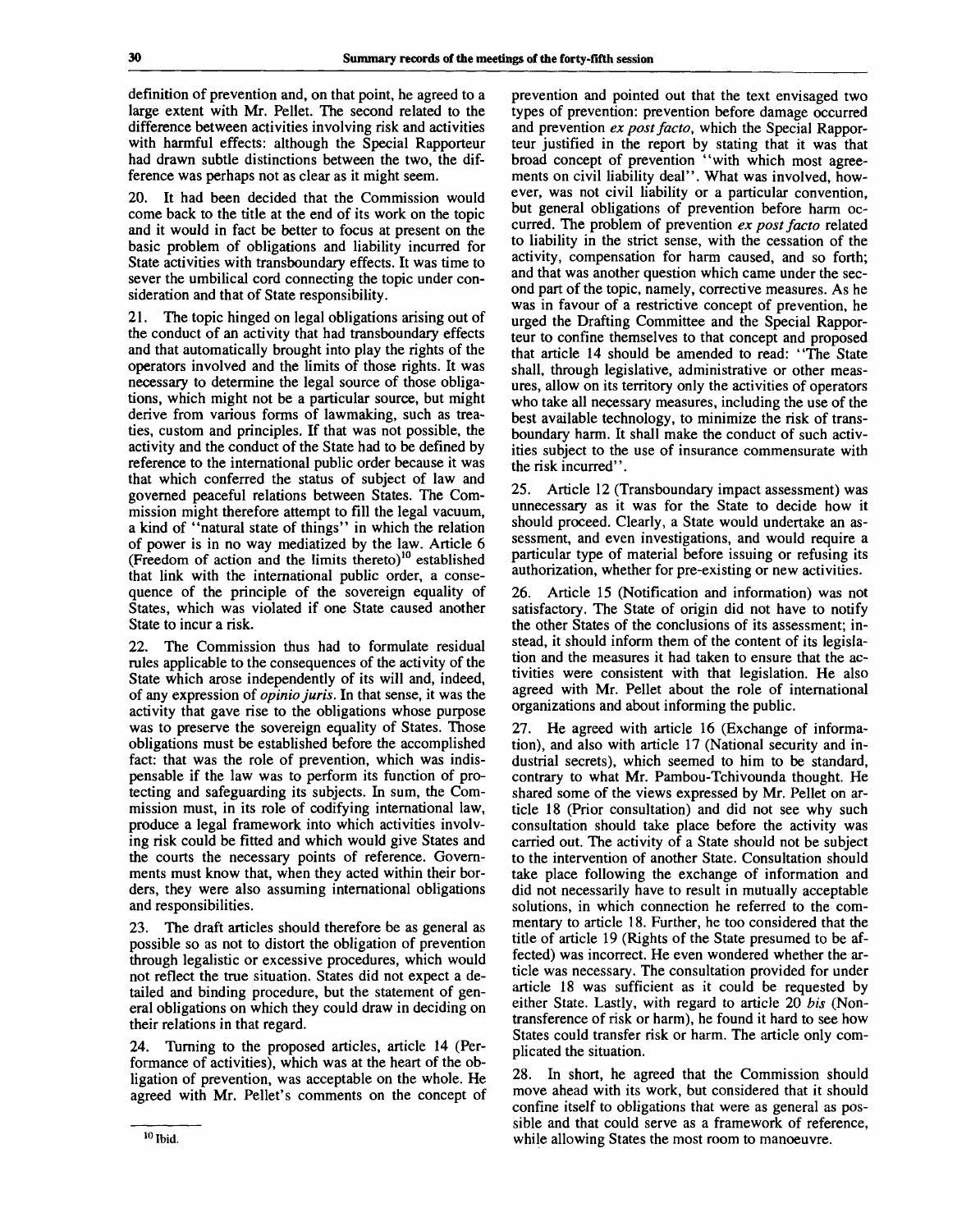29. Mr. TOMUSCHAT said he regretted that the Special Rapporteur's ninth report, the logic of which was flawless, had not provided an opportunity to review the work already done and to examine in particular the developments that had taken place since 1985 with regard to prevention. He agreed with Mr. Pellet on the need for an introductory article in the draft which would state clearly the principle of prevention and with Mr. Bennouna's observation that that principle derived essentially from the principle of equality of States. However, the issue which seemed extremely important to him since a new orientation had been given to the topic at the forty-fourth session was the scope *ratione materiae* of the draft articles. They were, of course, concerned with prevention, but the classes of activity which would fall under the future instrument should also be clearly defined. Article 11 proposed by the Special Rapporteur simply referred in that connection to article 1 (Scope of the present articles), which, even in conjunction with article 2 (Use of terms), hardly filled that lacuna. Article 1 spoke of activities involving risk, while article 2 explained that it concerned risk of appreciable transboundary harm. But all kinds of activities could cause transboundary harm and the Special Rapporteur should have identified the different categories of such activities instead of proposing rules which could apply only to specific groups of activities, for instance, the building of nuclear power plants. Such provisions could not possibly be framed in the abstract without first giving thought to the whole range of human activities to which they could apply. In any industrialized society, there were normal activities, whether regular or not, which involved risk and would perhaps require specific rules, different from the rules applicable to major industrial complexes. If there was one general lesson to be learned from environmental law, it was certainly that preventive efforts must always be adapted to the specificities of the danger to be combated.

30. He wished to raise the question of the usefulness of general rules. In order to prevent the danger from materializing, the international community needed hard rules that went beyond the 1972 Stockholm Declaration<sup>11</sup> and the Rio Declaration on Environment and Development.<sup>12</sup> In addition, the areas in which there was still a regulatory deficit should be identified. Admittedly, the Special Rapporteur referred to the Convention on Environmental Impact Assessment in a Transboundary Context and to the Convention on the Transboundary Effects of Industrial Accidents, but he had not discussed the impact of those two instruments on the topic—an impact that was perhaps considerable. Perhaps, too, he should have explained how he conceived the relationship between the rules he proposed and the often fairly detailed provisions of the United Nations Convention on the Law of the Sea. Before proceeding to any drafting exercise, it was necessary to have that additional information in order to define the exact scope of the rules on prevention. The topic under consideration was important and the international community was looking to the Commission for tangible

<sup>11</sup> Report of the United Nations Conference on the Human Environ*ment, Stockholm, 5-16 June 1972* (United Nations publication, Sales No. E.73.II.A.14 and corrigendum), part one, chap. I.

results. Unfortunately, the Commission was not yet in a position to produce such results.

31. Mr. CALERO RODRIGUES said that the Commission had not really made the Special Rapporteur's task any easier by inviting him, at its preceding session, to submit once again draft articles on the preventive measures to be taken in the case of activities which involved a risk of causing transboundary harm,  $13$  as compared—and he did not altogether understand the comparison—to activities that actually caused transboundary harm, without, however, having taken any decision on certain basic issues. For example, the Special Rapporteur made reference in article 11, to "the activities referred to in article 1", but article 1 had still not been finalized.

32. None the less, he would abide by the Commission's decision and would confine himself to responding to the issues raised by the Special Rapporteur and to making certain remarks on the report. The first and extremely important question was whether there should be articles on the settlement of disputes and whether those articles should apply to disputes in general or only to disputes arising out of the consultations contemplated. The Special Rapporteur presented convincing arguments in favour of specific procedures dealing with disputes relating to the original assessment of risk, more particularly in the form of inquiry commissions. For his own part, he agreed on the need for articles on the settlement of disputes which might arise regarding the nature of the risk and the conduct of the activity.

33. Another question was whether a list of factors involved in a balance of interests should be drawn up, as proposed in article 20. The Special Rapporteur was in favour of such a list. He himself was ready to accept the idea if the majority of the Commission was in favour of it, but on condition that the provisions in question appeared in an annex. He saw even less merit in having such a list in the body of the draft, since as was apparent from the opening clause of article 20, it would not be exhaustive. In the circumstances, he wondered why factors should be quoted by way of example if States were not obliged to take account of them.

34. Like the Special Rapporteur, he considered that the "polluter pays" principle should be included not in the articles on prevention of risk, but in the general principles. He also agreed with the Special Rapporteur's approach with regard to article 20 *bis* (Non-transference of risk or harm). In that connection, he drew attention to a mistake in the article: the words "between areas or environmental media" were not a proper translation of the original Spanish words *de un lugar o medio ambiente a otro.*

35. He further agreed that there was no point in including provisions in the draft articles on such matters as emergency preparedness, contingency plans and early warning systems for accidents, since the proposed instrument was of a general nature.

36. He had no particular comment to make, for the time being, on the draft articles themselves, the text of which could no doubt be improved in the Drafting Com-

<sup>&</sup>lt;sup>12</sup> A/CONF.151/26/Rev.1 (Vol.I) (United Nations publication, Sales No. E.93.I.8 and corrigendum), pp. 3-8.

<sup>13</sup> See *Yearbook... 1992,* vol. II (Part Two), p. 51, para. 349.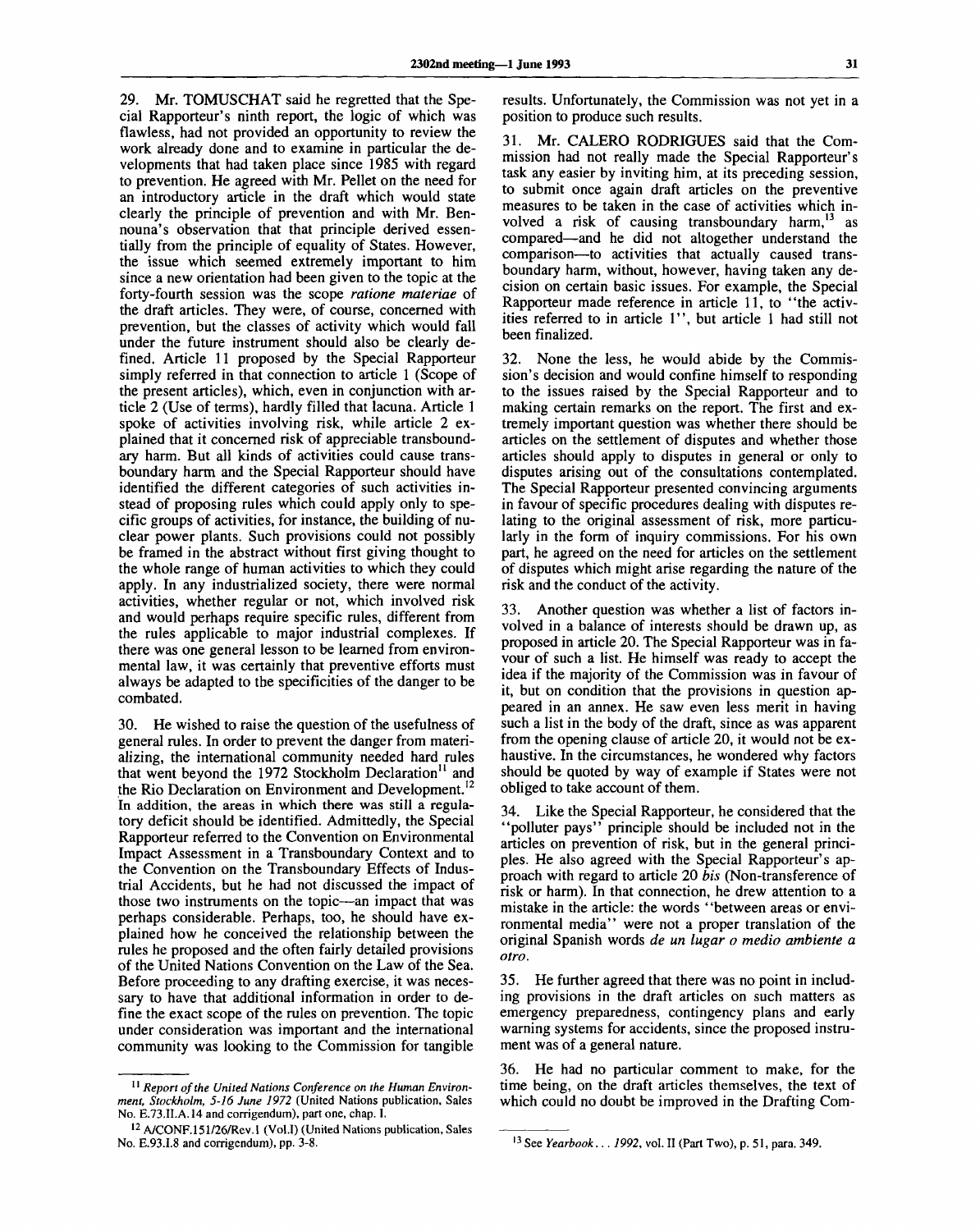mittee. In article 12 (Transboundary impact assessment), however, it should be made clear whether the assessment would be the responsibility of the operator or the State. With respect to article 13 (Pre-existing activities), he considered that the State should make the possibility of authorizing the continuance of the activity subject to the conclusion of an agreement with the other States concerned or at least to the conclusion of consultations with them, since the liability of the operator did not affect the risk and the other States might have something to say about the risk itself. Lastly, he noted that article 15 (Notification and information) referred to "the assessment referred to in the preceding article", but article 14 (Performance of activities) made no mention of assessment. As had already been pointed out, however, the information communicated to other States should relate not only to assessment, but also to the decision taken, or on the point of being taken, by the State in which the activity was carried out. Article 15 should therefore be redrafted to specify the purpose of the notification and information.

37. Mr. VERESHCHETIN said that the task entrusted to the Special Rapporteur was a difficult and complex one, for the topic was closely related to international environmental law. He shared the view expressed by the representative of Austria during the consideration of that topic by the Sixth Committee at the forty-seventh session of the General Assembly that the preparation of separate instruments applicable to different situations would be preferable to having a single legal regime for the protection of the environment.<sup>14</sup> That idea had been taken up by Mr. Tomuschat, who had stressed the need to define more clearly the scope of the articles on prevention. An example of constructive efforts in terms of specific activities in the field of environmental protection was to be found in the Principles Relevant to the Use of Nuclear Power Sources in Outer Space,<sup>15</sup> which related to the risks of a single activity. Specific rules along those lines could be applied in other areas as well.

38. The time would come when a clear response would have to be given to the question whether or not international law prohibited activities capable of causing significant transboundary harm. If the answer was yes, then the subject of the ninth report would have to be dealt with in the general framework of State responsibility. In view of the complexity of the topic, the attempt made by the Commission and the Special Rapporteur to approach it from a number of angles should be welcomed. Although he agreed with those who considered that the problem of prevention was not directly linked to the question of liability, he conceded that the set of articles proposed by the Special Rapporteur was of great interest and believed that, if the Commission was now focusing its efforts on the rules relating to prevention, that did not mean it would not take up other aspects of the topic under consideration.

39. The Special Rapporteur had chosen to base the new articles on prevention on those already submitted to the Commission. That was a logical and comprehensible method of work, but one that involved a number of material difficulties, since the earlier articles dealt both with activities involving risk and with activities that had actually caused transboundary harm and the texts had not yet been adopted by the Drafting Committee. It would be preferable for the new articles to be independent from the earlier ones and numbered differently, so as to avoid any kind of confusion.

40. With regard to articles 11 to 14, which would replace article I of the annex, the Special Rapporteur referred to unilateral measures of prevention and he wondered whether that meant that the measures outlined in the following articles would be bilateral or multilateral. It was open to question whether notification and information on activities envisaged by a State without taking account of the views of another State, as well as consultations, could be considered measures for the prevention of possible harm. The obligation to provide information could be unnecessary in some cases and indispensable in others. The launching of satellites, for example, was an activity involving risk that could cause transboundary harm, but the communication of technical information on that activity was indispensable only if the satellite had a nuclear power source on board, which would increase the risk of harm. That accounted for the need for an instrument dealing specifically with such situations, such as the Principles Relevant to the Use of Nuclear Power Sources in Outer Space. It was therefore open to doubt whether articles 15 and 16 were well founded because it was difficult to draft principles that would be valid for all types of activity involving risk, all the more so as the term "risk prevention" was highly debatable. An "activity involving risk" presupposed that it was impossible to avert completely that risk and that it could only be minimized.

41. He thanked the Special Rapporteur for the efforts he had made to carry out his task. Many complex questions remained unanswered, however, and he doubted that, at the present stage, the Drafting Committee could achieve real results.

42. Mr. GÜNEY said that, in his ninth report and in conformity with the decision adopted by the Commission at its forty-fourth session,<sup>16</sup> the Special Rapporteur had focused his attention on the elaboration of draft articles covering activities involving risk, leaving aside questions relating to liability. It was true that the codification and progressive development of the law on the subject involved the definition of the obligations to be imposed to prevent or minimize the risk of transboundary harm, as well as liability for harm that had actually been done. In view of the nature and complexity of the topic, however, it would be better to deal only with the first aspect of the problem.

43. It should also be recalled that, in accordance with the Rio Declaration on Environment and Development, $17$ States must ensure that the activities carried out in their territory or under their control did not jeopardize other States. In his view, the draft articles on prevention were on the whole satisfactory in that regard. They presupposed that it was the basic obligation of States to regulate all dangerous activities under their jurisdiction or

<sup>14</sup> See *Official Records of the General Assembly, Forty-seventh Session, Sixth Committee,* 26th meeting, para. 57.

<sup>&</sup>lt;sup>15</sup> General Assembly resolution 47/68.

<sup>&</sup>lt;sup>16</sup> See footnote 13 above.

<sup>&</sup>lt;sup>17</sup> See footnote 12 above.